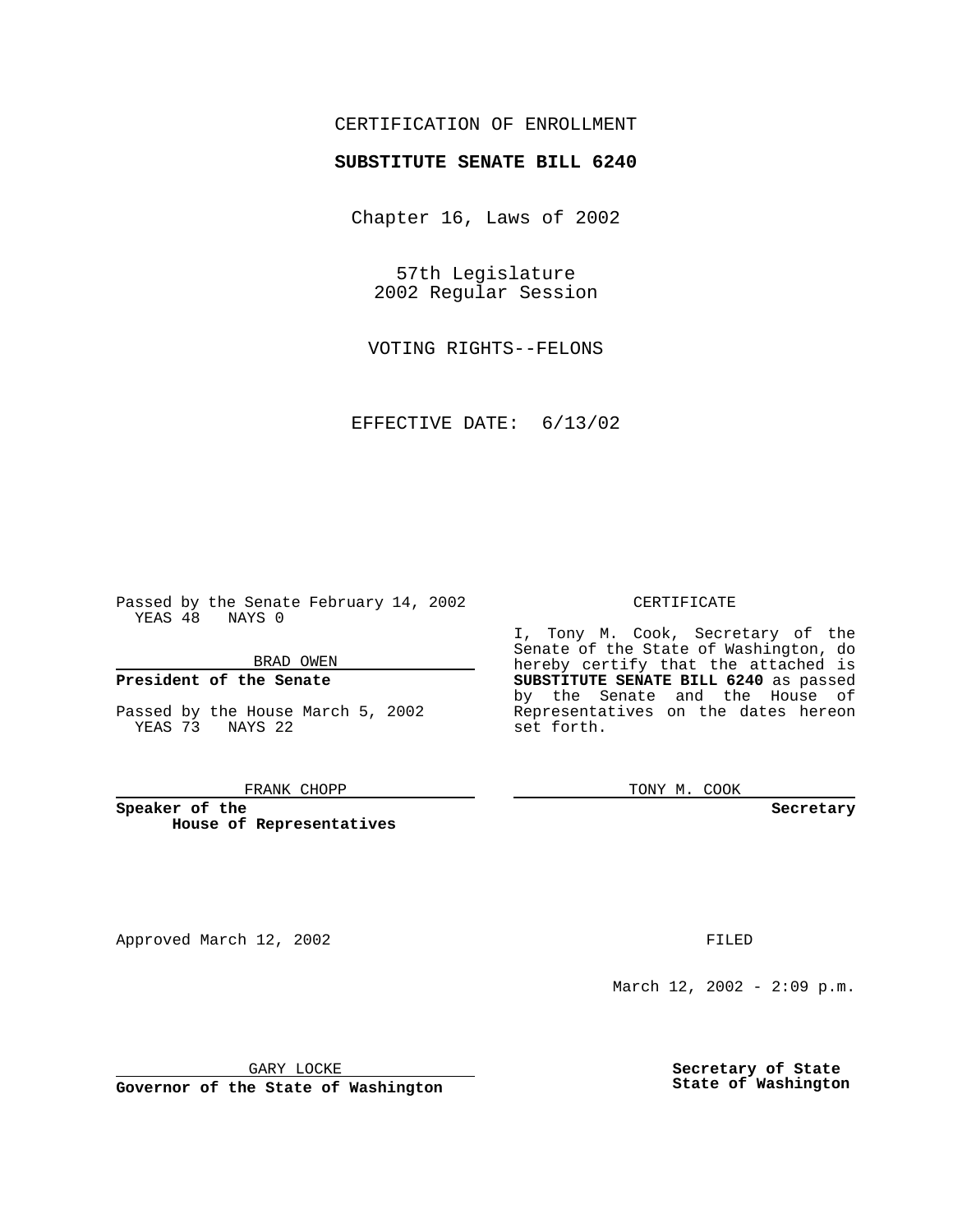# **SUBSTITUTE SENATE BILL 6240** \_\_\_\_\_\_\_\_\_\_\_\_\_\_\_\_\_\_\_\_\_\_\_\_\_\_\_\_\_\_\_\_\_\_\_\_\_\_\_\_\_\_\_\_\_\_\_

\_\_\_\_\_\_\_\_\_\_\_\_\_\_\_\_\_\_\_\_\_\_\_\_\_\_\_\_\_\_\_\_\_\_\_\_\_\_\_\_\_\_\_\_\_\_\_

Passed Legislature - 2002 Regular Session

**State of Washington 57th Legislature 2002 Regular Session**

**By** Senate Committee on Human Services & Corrections (originally sponsored by Senators Franklin, Shin, Kline, Regala, Prentice and Costa)

READ FIRST TIME 02/07/2002.

1 AN ACT Relating to notice to felons regarding restoration of voting 2 rights; amending RCW 9.94A.637 and 9.96.050; and creating a new 3 section.

4 BE IT ENACTED BY THE LEGISLATURE OF THE STATE OF WASHINGTON:

 NEW SECTION. **Sec. 1.** The legislature recognizes that an individual's right to vote is a hallmark of a free and inclusive society and that it is in the best interests of society to provide reasonable opportunities and processes for an offender to regain the right to vote after completion of all of the requirements of his or her sentence. The legislature intends to clarify the method by which the court may fulfill its already existing direction to provide discharged offenders with their certificates of discharge.

13 **Sec. 2.** RCW 9.94A.637 and 2000 c 119 s 3 are each amended to read 14 as follows:

15 (1) When an offender has completed ((the)) all requirements of the 16 sentence, including any and all legal financial obligations, and while 17 under the custody and supervision of the department, the secretary ((of 18 the department)) or the secretary's designee shall notify the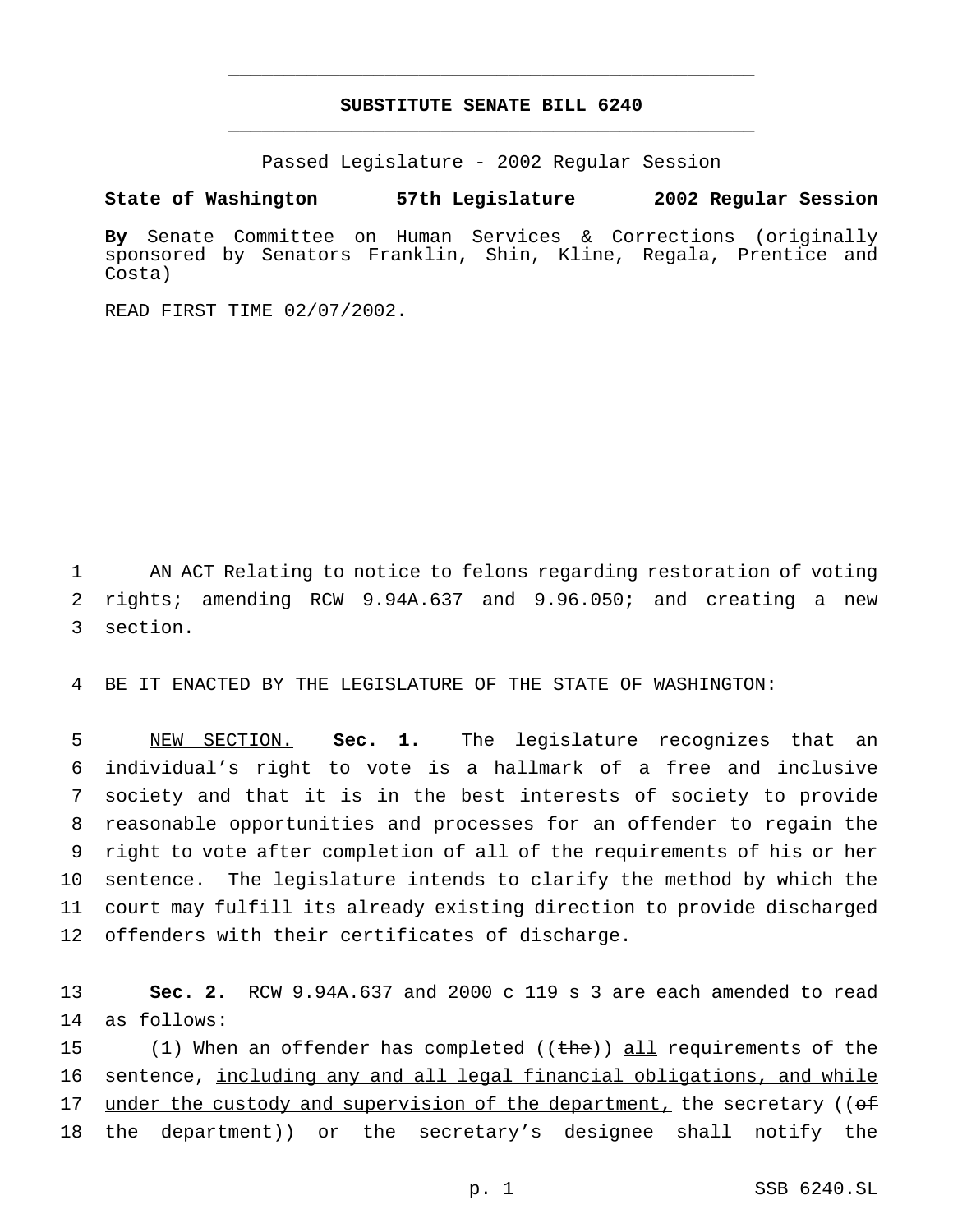sentencing court, which shall discharge the offender and provide the offender with a certificate of discharge by issuing the certificate to 3 the offender in person or by mailing the certificate to the offender's last known address.

 (2) The court shall send a copy of every signed certificate of discharge to the auditor for the county in which the court resides and to the department. The department shall create and maintain a data 8 base containing the names of all felons who have been issued certificates of discharge, the date of discharge, and the date of conviction and offense.

11 (3) An offender who is not convicted of a violent offense or a sex offense and is sentenced to a term involving community supervision may be considered for a discharge of sentence by the sentencing court prior to the completion of community supervision, provided that the offender has completed at least one-half of the term of community supervision and has met all other sentence requirements.

 $((+3))$   $(4)$  Except as provided in subsection  $((+4))$   $(5)$  of this section, the discharge shall have the effect of restoring all civil rights lost by operation of law upon conviction, and the certificate of discharge shall so state. Nothing in this section prohibits the use of an offender's prior record for purposes of determining sentences for later offenses as provided in this chapter. Nothing in this section affects or prevents use of the offender's prior conviction in a later criminal prosecution either as an element of an offense or for impeachment purposes. A certificate of discharge is not based on a finding of rehabilitation.

27 ( $(\frac{4}{3})$ ) (5) Unless otherwise ordered by the sentencing court, a certificate of discharge shall not terminate the offender's obligation to comply with an order issued under chapter 10.99 RCW that excludes or prohibits the offender from having contact with a specified person or coming within a set distance of any specified location that was contained in the judgment and sentence. An offender who violates such an order after a certificate of discharge has been issued shall be subject to prosecution according to the chapter under which the order was originally issued.

 $((+5))$   $(6)$  Upon release from custody, the offender may apply to the department for counseling and help in adjusting to the community. This voluntary help may be provided for up to one year following the release from custody.